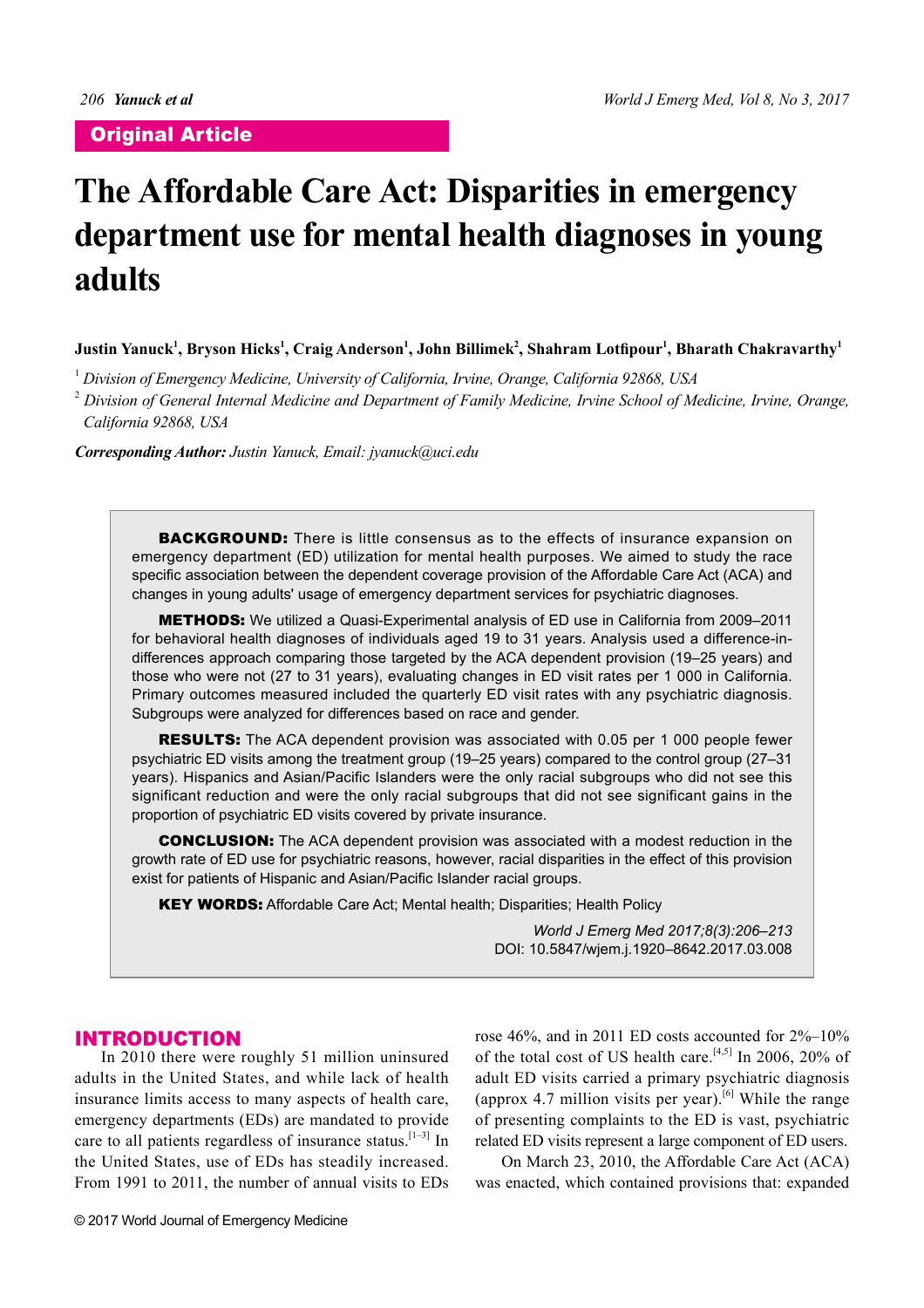health insurance coverage for patients with mental health care needs through Medicaid expansions, allowed young adults aged 19 to 25 to remain as dependents on their parents' plans, and established health insurance exchanges for cheaper and more expedient purchasing.<sup>[7,8]</sup> These reforms and others were expected to insure at least 3.7 million previously uninsured patients of all ages with mental illnesses, and even more with less severe mental illnesses. $^{[9]}$  While mental illnesses span all age groups, the odds of having a year-long DSM-IV disorder are higher for individuals aged 19–25 than other age groups, and a majority of mental health disorders emerge by age  $24.^{[9,10]}$  The provision allowing young adults to stay as dependents on their parents' plans until their 26th birthday was one of the first provisions of the ACA to come into effect. On September 23, 2010, this provision became enforced, and since then there have been significant increases in insurance coverage for young adults aged 19–25 years.  $[11-18]$ 

While this age group has seen large increases in insurance coverage, there is little consensus on the overall effect of insurance expansion on ED use. Preliminary results suggest an increase in ED use, however considerable variability exists.<sup>[19–24]</sup> Several studies have looked at specifically young adult patients, and use of ED for mental health reasons, also with mixed results.<sup>[25-30]</sup> Other studies have shown that expansion of access to care is not shared equally among racial, ethnic, or gender groups.<sup>[31,32]</sup> For example, one study from Stanford<sup>[25]</sup> found a relative decrease in ED visits by female and African-American patients, whereas other studies did not report such discrepancies. As the ACA seeks to expand access to care for patients aged 19–25, it is important to assess how this expansion affects various groups and populations.

This study's aim is to clarify the effect of the ACA on use of the ED for psychiatric care among 19–25 year old patients who were targeted by the ACA. Additionally, this study sought to elucidate differences based on race.

### METHODS

#### **Study design and setting**

This analysis was performed using data from the state of California, which was chosen as a model state for analysis due to its diversity, large population, and data availability for the years 2009–2011. Data was sourced from the State Emergency Department Databases (SEDDs) through the Healthcare Cost and Utilization Project for the Agency for Health Care Research and Quality.[33] The years of 2009–2011 were chosen to provide data pre- and post-implementation of the young adult provision of the ACA.

The data from the California SEDD includes: patient's demographic characteristics, diagnosis and procedure information, admission and discharge status, and expected payment source.[34] This data also includes health insurance status such as Medicaid, Medicare, private insurance, self-pay, or other insurance; however it is not possible with data from SEDDs to determine if treated young adults were dependents on parental health plans, or if those individuals had their own Employee Subsidized Insurance versus non-group insurance. Furthermore, it is not possible to determine repeat visits by a patient. Race was self-identified by the patients.

#### **Selection of participants**

The California SEDD included information from all patients with visits to emergency departments in California during the timeframe of 2009 to 2011. Participants selected from this data included all patients either 19 to 25 or 27 to 31 with the primary diagnosis associated with an ICD-9 code 290.xx to 319.xx, representing psychiatric diagnoses. This approach may have under-identified the total number of possible participants because California SEDD does not rank diagnoses listed as primary or secondary. However because this under-representation should affect all groups uniformly given random sampling between groups, this was believed to be acceptable (see discussion in 'Limitations' section).

#### **Outcomes**

Our primary analysis measured rates of ED visits for patients carrying a primary diagnosis of non-childbirthrelated psychiatric illness. Any non-pregnant patient fitting our age restrictions and carrying a primary diagnosis of an ICD-9 code 290.xx to 319.xx was included in our analysis of these two outcomes. In line with previous studies that have analyzed ACA effects on this population, we measured all rates as visits per 1 000 population based on US Census Bureau data.[22,26,35] We created 1 620 "cells" defined by sex, age  $(19-25 \text{ vs. } 27-$ 31), race (White, Black, Hispanic, Asian/Pacific Islander, Native American, or other/mixed) and quarter for  $2009-2011$ ). In each cell, the numerator reflects the total admissions or visits for that specific sex-age-race-quarter group. The denominator is the California census estimate of the population subgroup that corresponds to that sexage-race-quarter make-up of the numerator. Secondary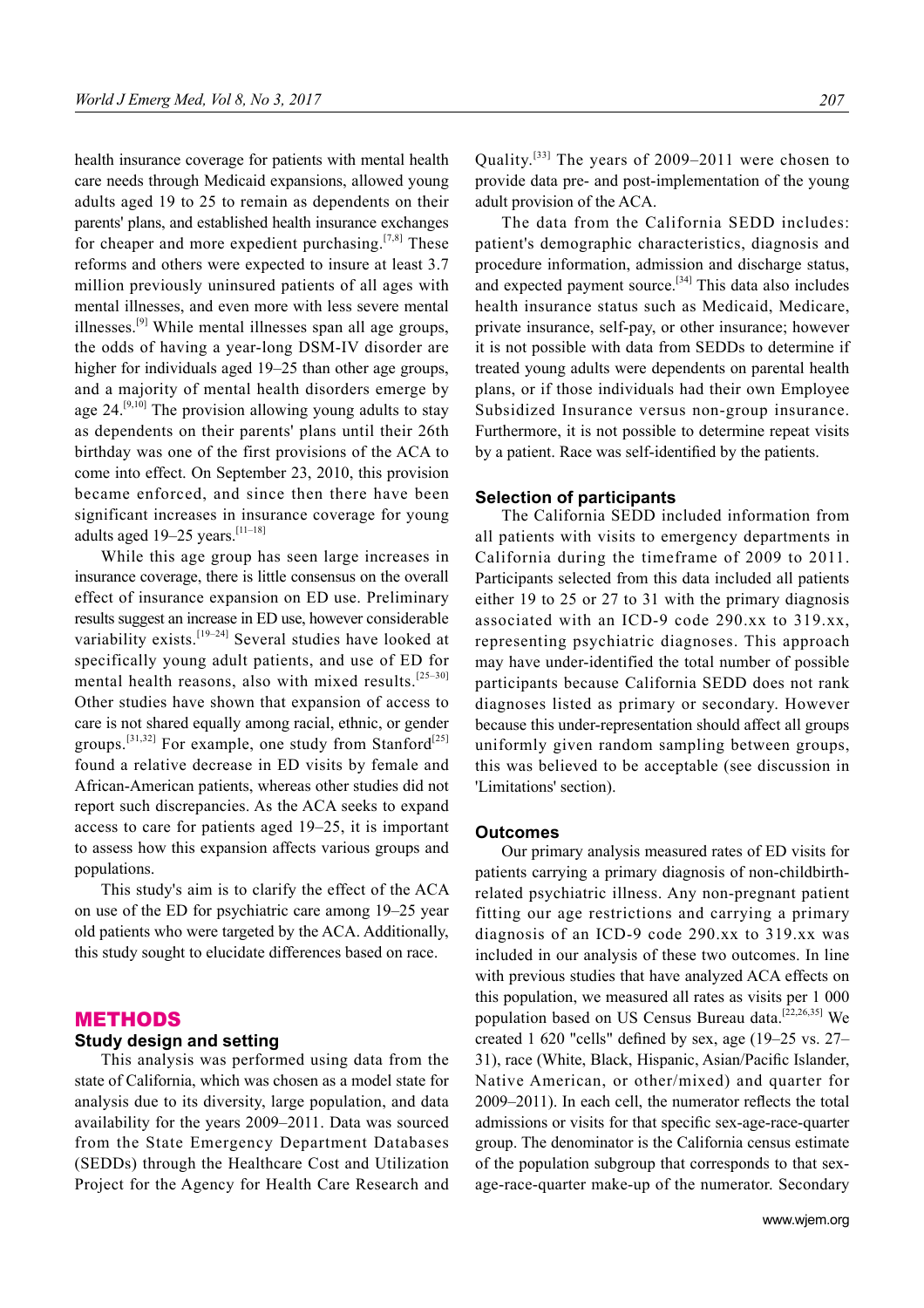outcomes were measured with subgroup analysis looking at the effect of race, gender, and payment source on the primary outcome of ED visit rates.

#### **Analysis**

For our main analysis, we obtained California State level data on all ED visits made by people aged 19 to 31 from January 1, 2009 to December 31, 2011. With this data we compared, using a difference-in-differences approach,  $^{[12, 25-28]}$  ED use for young adults aged 19 to 25 and 27 to 31 where visits carried a primary diagnosis of a mental health disorder. The difference-in-differences approach allows us to account for time-varying factors that would have led the treatment group (aged 19 to 25 years) to experience different rates of ED care compared to the control group (aged 27 to 31 years) after the young adult dependent provision was implemented. We determined that adults aged 27 to 31 years served as suitable controls as they carry similar lack of coverage and similar mental health concerns as those patients aged 19 to 25 years in the control group.<sup>[26]</sup> We attempted to control for time varying trends by using the difference in rates of ED use in the treatment group before and after the implementation of the young adult provision, and subtracting this number by the difference in rates of ED use in the control group before and after implementation of the young adult dependent provision.

We defined the pre-ACA period as January 1, 2009 through August 31, 2010, and we defined the post- $ACA$ period as January 1, 2011 through December 31, 2011. As other studies have done,  $[13,22]$  we used September 1, 2010 through December 31, 2010 as a wash out period to account for the fact that although the young adult dependent provision aspect of the ACA went into place on September 23, 2010, many plans are only renewed at the beginning of the new year. We exclude patients aged 26 years from our study, as some plans allow patients to remain on parental health plans until the end of the calendar year containing their  $26<sup>th</sup>$  birthday, and thus it is difficult to assign these patients to either group confidently. By gathering data from 2009, we were able to analyze and control for possible trends in mental health care use prior to implementation of the young adult provision on September 23, 2010.

In order test our primary outcome, we estimated the following linear regression model:

 $Y_{\text{agz}} = \beta_1 + \beta_2$  (Enact<sub>*t*</sub>)</sub> +  $\beta_3$  (Implement<sub>*t*</sub>) +  $\beta_4$  (Treatment<sub>*a*</sub>)  $\times$  Enact<sub>*t*</sub>)</sub> +  $\beta$ <sub>5</sub> (Treatment<sub>*a*</sub>  $\times$  Implement<sub>*t*</sub>)</sub> +  $\beta$ <sub>6</sub> Age<sub>*a*</sub> +  $\beta$ <sub>7</sub>  $Race_z + \beta_8 Quarter_t + \beta_9 Gender_s + \varepsilon_{\text{aertz}}$ 

where  $Y_{\text{autz}}$  is our outcome variable of interest for age *a*, gender *g*, race *z*, and quarter *t*. Enact<sub>t</sub> represents an indicator variable for quarter 2 and quarter 3 of 2010, corresponding to the time period after the young adult dependent provision was enacted, but before it was implemented. Implement, represents the indicator variable for quarter 1 through quarter 4 of 2011, corresponding to the time period after the young adult dependent provision was implemented, and allowing for the 4<sup>th</sup> quarter of 2010 to be a washout period. Quarter 4 of 2011, represents the latest period of available data. The variable Treatment*<sup>a</sup>* is a dichotomous variable for membership in the 19 to 25 year-old age group, relative to the 27 to 31 year-old age group. In the non-interacted variable Age*<sup>a</sup>* we include a full set of age indicators.

The interaction of  $Treatment_a$  with  $Enact_t$  captures the possible anticipatory changes between the time the law was enacted and the implementation of the law, approximately from late March to late September. The interaction of Treatment<sub>a</sub> with Implement<sub>t</sub>, captures the average impact after the law was implemented by comparing ED visits in the treatment group relative to the control group after the young adult dependent provision was in effect. We also include dummy variables for year and quarter into the variable Quarter, to account for seasonality and any year-fixed effects that are common to either the treatment or control groups. Dummy variables for race and gender are designed to account for any effects that race and gender have on the primary outcome independent of our true variable of interest (Treatment*<sup>a</sup>*  $\times$ Implement<sub>*t*</sub>).  $\varepsilon_{\text{agtz}}$  represents the difference in the regression line of best fit and the true data points used to build this model.

This same filtered data was used to assess the proportion of ED visits for each race that was covered by private insurance. The rationale for assessing coverage by private insurance relates to the implications of differences in private versus public coverage among racial groups. An indicator variable for private insurance was interacted with the interacted variable (Treatment<sub>a</sub> ×Implement<sub>t</sub>) to yield a model that would allow us to look at this differential effect of the young adult dependent provision on the proportion of ED visits that were paid for with private insurance in the 19 to 25 year-old group, relative to the 27 to 31 year-old group, by race. We estimated our linear regression models with robust Huber-White standard errors, and *P* values were reported based on two-tailed t statistics.

This study was exempt from our IRB as it uses deidentified secondary data.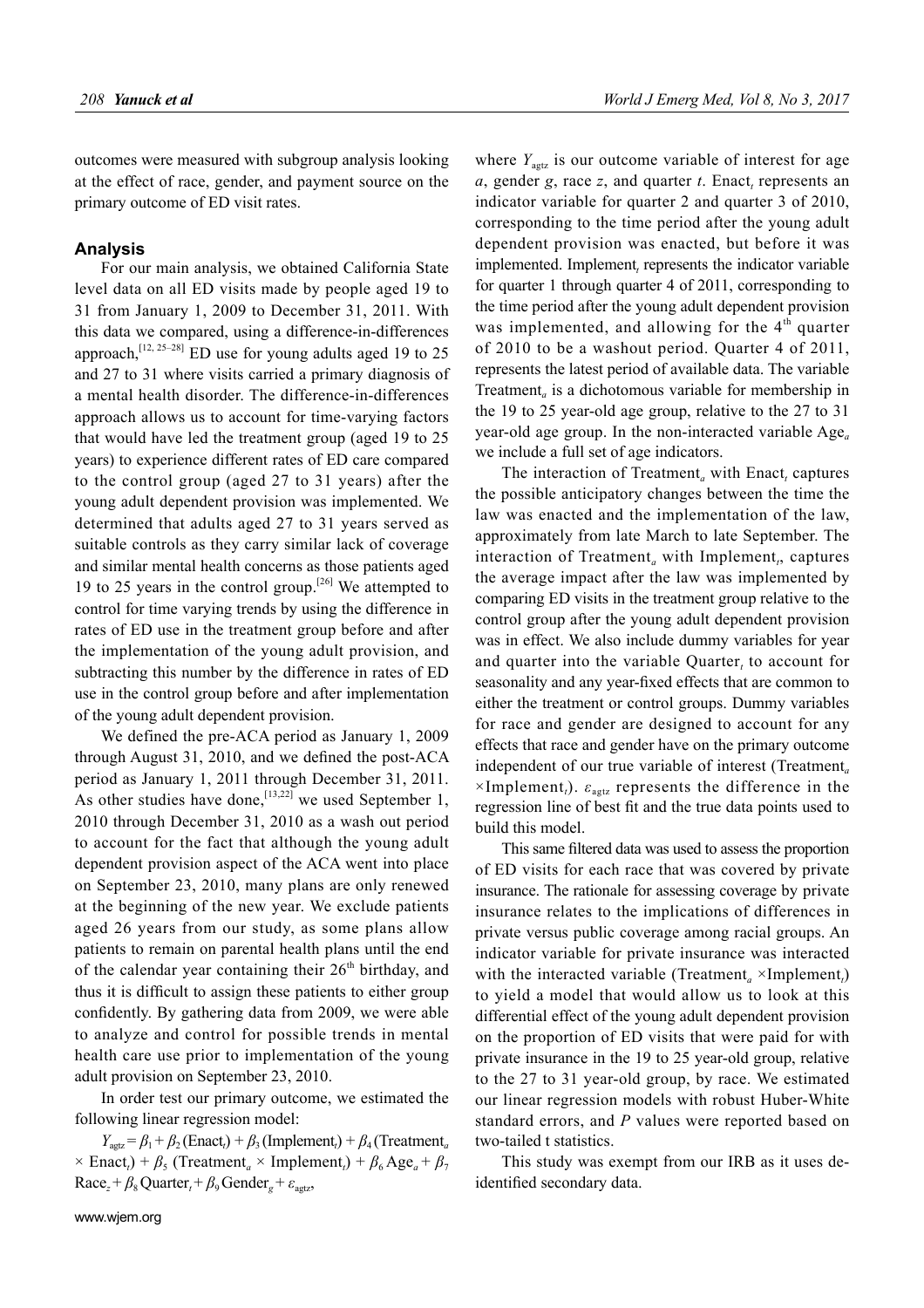## RESULTS

Figure 1 reports sample means for the treatment and control groups throughout the entirety of the study period. Overall, the treatment group had lower rates of



**Figure 1.** Quarterly emergency department visit rates, 2009–2011. \*Quarterly ED visits rates. The Law was enacted Q2, 2010, and Implemented Q4, 2010.

**Table 1.** California ED psychiatric visit characteristics, 2009–2011

ED utilization for psychiatric reasons compared to the control group.

#### **Main results**

Trends in outcomes, as shown in Table 1, for the treatment and control group were similar throughout the study period.

While the overall growth rate for California psychiatric ED visits rises over the extent of the three-year study period, the growth rate is significantly lower for the 19 to 25 year-old age group following the implementation of the young adult dependent provision compared to the 27 to 31 year-old age group (Table 2). Growth in ED visits was 0.05 per 1 000 people (95%*CI* –0.08 to –0.01) lower among 19 to 25 year old compared to 27 to 31 year old. This differential reduction was only seen to be significantly different in the period following the implementation of the law, where the enactment period, March through September of 2010, did not have a

| Characteristics                 | Ages $19-25$ (ED visit per 1 000 people) |                 |                   | Ages $27-31$ (ED visit per 1 000 people) |                 |                   |
|---------------------------------|------------------------------------------|-----------------|-------------------|------------------------------------------|-----------------|-------------------|
|                                 | Full sample rate (SD)                    | Males rate (SD) | Females rate (SD) | Full sample rate (SD)                    | Males rate (SD) | Females rate (SD) |
| Race                            |                                          |                 |                   |                                          |                 |                   |
| All Races                       | 1.70(0.77)                               | 1.86 (0.85)     | 1.55(0.70)        | 1.85(0.85)                               | 2.03(1.06)      | 1.65(0.72)        |
| White                           | 1.90 (0.26)                              | 1.99 (0.16)     | 1.75(0.14)        | 1.79 (0.24)                              | 1.92(0.17)      | 1.65(0.12)        |
| Black                           | 2.36(0.34)                               | 2.36(0.25)      | 2.35(0.21)        | 2.75(0.36)                               | 2.84(0.27)      | 2.65(0.22)        |
| Hispanic                        | 1.07(0.18)                               | 1.18(0.15)      | 0.99(0.12)        | 1.09(0.18)                               | 1.19(0.14)      | 0.99(0.10)        |
| Asian/Pacific Islander          | 0.36(0.06)                               | 0.35(0.13)      | 0.34(0.13)        | 0.36(0.06)                               | 0.35(0.04)      | 0.42(0.05)        |
| Native American                 | 0.60(0.13)                               | 0.59(0.09)      | 0.61(0.08)        | 0.71(0.21)                               | 0.62(0.16)      | 0.75(0.17)        |
| Mixed/Other                     | 1.73 (0.27)                              | 1.95 (0.21)     | 1.52(0.19)        | 2.03(0.31)                               | 2.25(0.23)      | 1.82(0.16)        |
| ED visit with diagnosis (dx) of |                                          |                 |                   |                                          |                 |                   |
| Any psychiatric dx              | 1.70(0.77)                               | 1.86 (0.85)     | 1.55(0.70)        | 1.85(0.85)                               | 2.03(1.06)      | 1.65(0.72)        |
| Depression dx only**            | 0.45(0.08)                               | 0.29(0.05)      | 0.57(0.17)        | 0.50(0.26)                               | 0.32(0.11)      | 0.66(0.28)        |
| Substance use dx only           | 4.22(0.50)                               | 4.87 (0.89)     | 3.61(0.40)        | 4.42(0.55)                               | 5.21(0.94)      | 3.67(0.43)        |
| Psychosis dx only               | 0.55(0.10)                               | 0.73(0.15)      | 0.45(0.08)        | 0.68(0.16)                               | 0.82(0.25)      | 0.56(0.18)        |
| Any other psychiatric dx        | 2.8(0.34)                                | 2.51(0.60)      | 2.98(0.70)        | 3.13(0.39)                               | 2.81(0.64)      | 3.39(0.79)        |
| <b>Total ED visits</b>          | 158 873                                  | 87 195          | 71 678            | 109 532                                  | 60 495          | 49 0 37           |
|                                 |                                          |                 |                   |                                          |                 |                   |

\* : ED visit rates were calculated using age, sex, race and quarterly specifi c estimates from the US Census Bureau's state-level population estimates as the denominator. For each denominator, a specific age, sex, race and quarterly amount of ED visits made up the corresponding numerator. \*\*: Any diagnosis category with "only", refers solely to that specific psychiatric diagnosis, it may include other physical diagnoses as well.

Table 2. Differential change in emergency department visits with mental health diagnoses per 1 000 population for 19 to 25 year old compared to 27 to 31 year old after enactment of the Affordable Care Act dependent coverage provision\*

| Outcome                | Enactment effect, $2010 (Q2 - Q3)$ |               |      |                       | Implement effect, $2011 (Q1-Q4)$ |         |  |
|------------------------|------------------------------------|---------------|------|-----------------------|----------------------------------|---------|--|
|                        | Enactment effect                   | 95%CI         |      | Implementation effect | 95%CI                            |         |  |
| All ED visits          | $-0.01$                            | $-0.24, 0.09$ | 0.36 | $-0.05$               | $-0.08, -0.01$                   | < 0.001 |  |
| ED visits by race      |                                    |               |      |                       |                                  |         |  |
| White                  | $-0.02$                            | $-0.03, 0.00$ | 0.11 | $-0.03$               | $-0.04, -0.01$                   | < 0.001 |  |
| Black                  | $-0.03$                            | 0.00, 0.05    | 0.12 | $-0.04$               | $-0.06, -0.03$                   | < 0.001 |  |
| Hispanic               | $-0.01$                            | $-0.02, 0.03$ | 0.63 | 0.01                  | $-0.01, 0.03$                    | 0.51    |  |
| Asian/Pacific Islander | $-0.02$                            | $-0.03, 0.01$ | 0.20 | $-0.02$               | $-0.04, 0.02$                    | 0.20    |  |
| Native American        | 0.03                               | $-0.01, 0.10$ | 0.15 | $-0.05$               | $-0.08, -0.01$                   | 0.04    |  |
| Mixed/Other            | 0.02                               | 0.00, 0.04    | 0.09 | $-0.03$               | $-0.04, -0.01$                   | < 0.001 |  |

\*: This table represents the coefficient estimates for the 19 to 25 year-old age group interacted with an indicator for the enactment period ( $2<sup>nd</sup>$  and  $3<sup>rd</sup>$  quarters, 2010), and the implement period (1<sup>st</sup> though 4<sup>th</sup> quarters, 2011) in regression models of ED visit rates, controlling for age, sex, quarter, and where appropriate race. Values for p are based on two-tailed t statistics, and confidence intervals are based on robust Huber-White standard errors. the Coefficient estimates by race were calculated from the master data file filtering for a specific race and then running the same regression as stated above without controlling for race.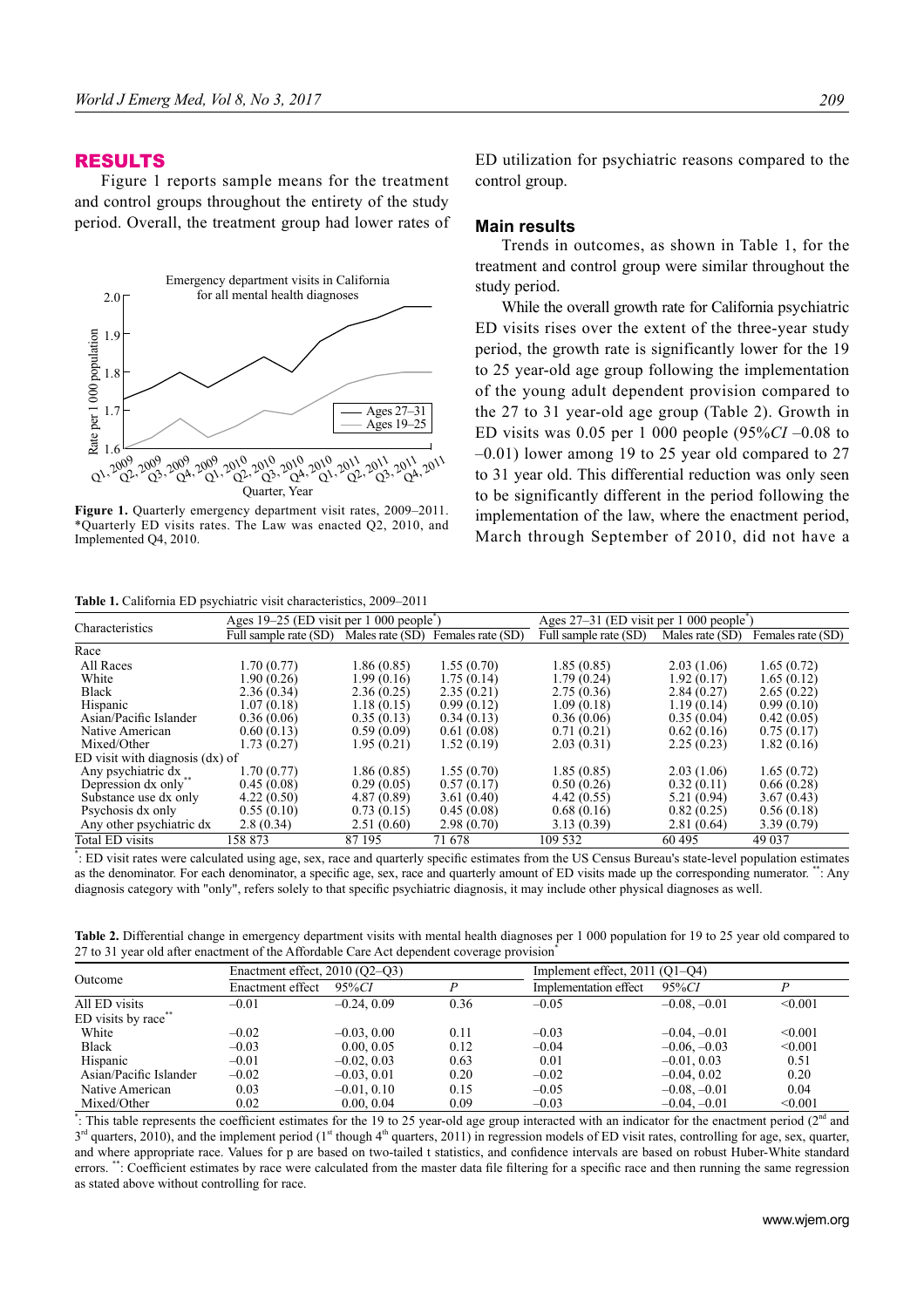significant differential effect on ED visits between age groups  $(\beta_1 = -0.01, 95\% CI - 0.24$  to  $-0.09$ ).

The significant differential reduction in ED visit rates following the implementation of the young adult dependent provision in 19 to 25 year old compared to 27 to 31 year old was not equally mirrored by all racial groups. While 19 to 25 year-old Whites  $(\beta_1 = -0.03)$ ; 95%*CI* –0.04 to –0.01), Blacks (*β*1=–0.04; 95%*CI* –0.06 to –0.03), native Americans ( $\beta_1$ =–0.05; 95%*CI* –0.08 to  $-0.01$ ), and mixed/other ( $\beta_1 = -0.03$ ; 95%*CI*  $-0.04$ ) to –0.01) racial groups saw significant declines in ED visit rates relative to their race congruent control group, Hispanics ( $\beta_1$ =0.01; 95%*CI* –0.01 to 0.03) and Asian/ Pacific-Islanders  $(\beta_1 = -0.02; 95\% CI - 0.04$  to 0.02) did not. No racial groups saw a significant differential change in ED visits rates during the enactment period.

Following the expansion of the young adult dependent provision, the proportion of ED visits covered by private insurance fell by 3.5% (95%*CI* –6.5% to –1.5%). However, Table 3 reveals that following the implementation of the young adult dependent provision there was no overall differential increase in the share of psychiatric ED visits with private insurance among the 19 to 25 year old compared to the 27 to 31 year old  $(\beta_1=0.02; 95\%CI - 0.01$  to 0.05). While there was no overall increase in the share of ED visits covered by private insurance, certain races did see differential increases in private insurance. 19 to 25 year-old Whites

**Table 3.** Differential change in likelihood that ED visits with behavioral health diagnoses for 19–25 year old compared to 27–31 year old are covered by private insurance, after implementation of dependent coverage provision<sup>\*</sup>

| Outcome                |          | Coefficient Implement effect, 2011 $_{p}$ |         |
|------------------------|----------|-------------------------------------------|---------|
|                        | estimate | $(Q1-Q4)$ $(95\%CI)$                      |         |
| Full sample            |          |                                           |         |
| All ED visits          | 0.02     | $-0.01, 0.05$                             | 0.603   |
| ED visits by race**    |          |                                           |         |
| White                  | 0.08     | 0.05, 0.11                                | < 0.001 |
| <b>Black</b>           | 0.05     | 0.02, 0.08                                | 0.003   |
| Hispanic               | 0.01     | $-0.02, 0.04$                             | 0.694   |
| Asian/Pacific Islander | $-0.01$  | $-0.04, 0.03$                             | 0.796   |
| Native American        | 0.03     | 0.01, 0.10                                | 0.04    |
| Mixed/other            | 0.05     | 0.02, 0.08                                | < 0.001 |

\*: This table represents the coefficient estimates for the 19 to 25 yearold age group interacted with an indicator for the enactment period  $(2<sup>nd</sup>$  and  $3<sup>rd</sup>$  quarters, 2010), and the implement period  $(1<sup>st</sup>$  through 4<sup>th</sup> quarters, 2011) in regression models of share of ED visits that were covered by private insurance, controlling for age, sex, quarter, and where appropriate race. Values for p are based on two-tailed *t* statistics, and confidence intervals are based on robust Huber-White standard errors. \*\*: Coefficient estimates by race were calculated from the master data file filtering for a specific race and then running the same regression as above without controlling for race.

(*β*1=0.08; 95%*CI* 0.05 to 0.11), Blacks (*β*1=0.05; 95%*CI* 0.02 to 0.08), mixed/other (*β*1=0.05; 95%*CI* 0.02 to 0.08) and native Americans ( $\beta_1$ =0.03, 95%*CI* 0.01 to 0.10) all saw significant differential increases in the share of their psychiatric ED visits that were paid for with private insurance compared to 27 to 31 year-olds. However, Hispanics ( $\beta_1$ =0.01, 95%*CI* –0.02 to 0.04) and Asian/ Pacific-Islanders ( $\beta_1$ =–0.01, 95%*CI* –0.04 to 0.03) did not see a significant differential change in the share of ED visits paid for with private insurance.

## **DISCUSSION**

Following the young adult dependent provision implementation, the rates of emergency department psychiatric visits were modestly less for ages 19 to 25 compared to ages 27 to 31. These findings are largely consistent with other studies.<sup>[26,28,29]</sup> While  $0.05$  ED fewer ED visits per 1 000 people may seem modest, this reduction in visits is very significant when considering that the number of ED visits overall continues to increase on a yearly basis. It is also reasonable to postulate that this difference in number of psychiatric ED visits may also reflect a decrease in usage of the ED for other psychiatric or medical conditions which may be treated as an outpatient. Furthermore, ED visits cost far more than outpatient care, which makes this reduction even more significant. Additionally, following the implementation of this provision, young adults were less likely to be uninsured. However, these reductions in ED visit rates and the increase in the share of ED visits that were paid for by private insurance were not equally represented in all racial groups. Notably, Hispanics and Asian/Pacific-Islanders were the only racial groups from the data who did not see significant differential reductions in ED visit rates following the implementation of the young adult dependent provision. Additionally, Hispanics and Asian/Pacific-Islanders were the only racial groups who did not see significant differential increases in the share of ED visits that were paid for by private insurance following implementation of the law.

While previous studies<sup>[31,36]</sup> have shown that Whites appear to gain more private insurance coverage than non-Whites, to the best of our knowledge no study has looked by race at the share of psychiatric ED visits covered by private insurance. We hypothesize that the differential increase in the share of ED visits covered by private insurance that was seen in Whites, Blacks, native Americans, and mixed/others, but not seen in Hispanics and Asian/Pacific Islanders could be partially explained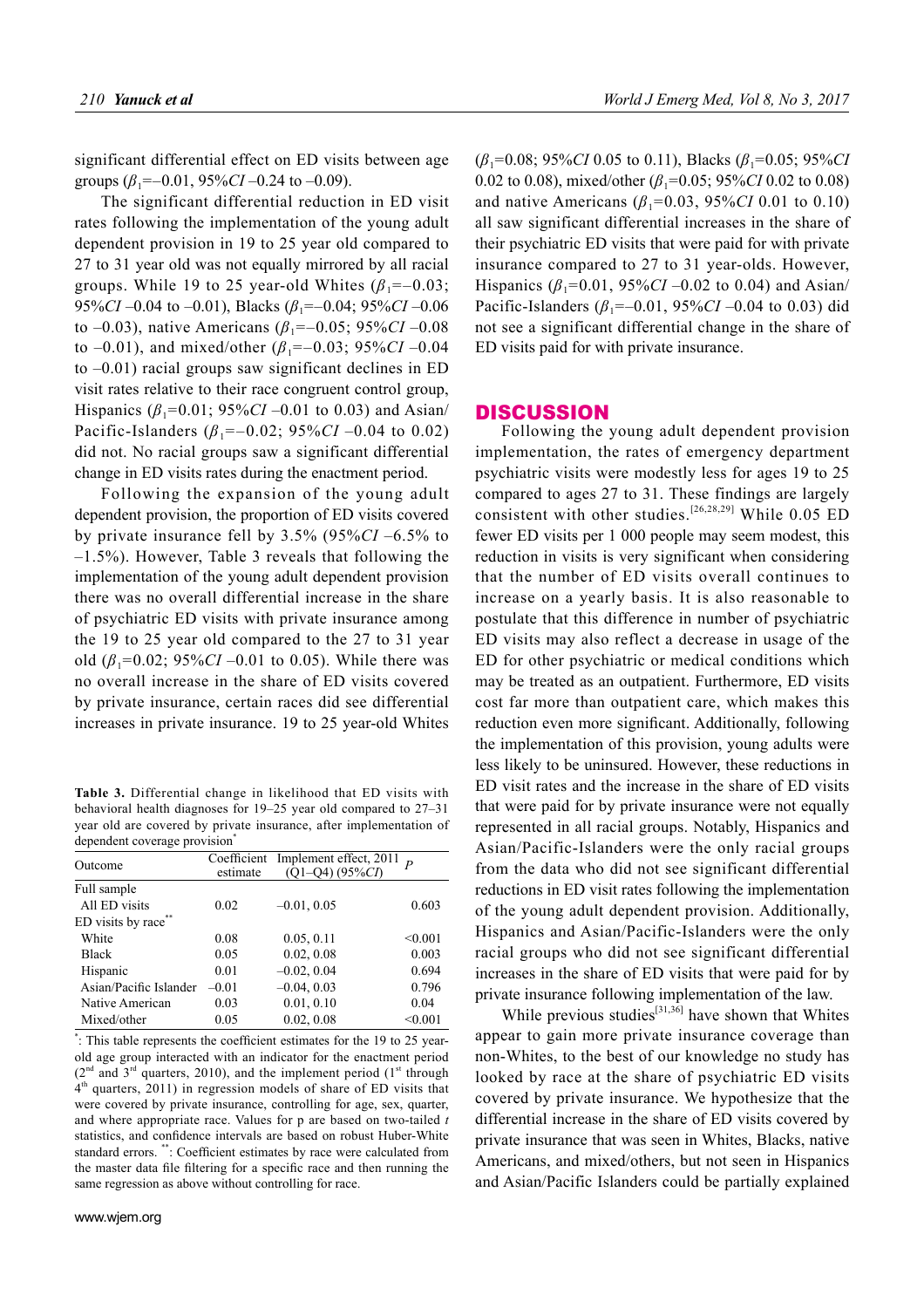from the fact that Hispanics and Asian/Pacific Islander's parents are less likely to be insured, and therefore these groups are less likely to gain insurance through this provision. Per a recent report on income, poverty, and health insurance status among these different races; Hispanics have some of the lowest median household incomes of all the racial groups, and have some of the highest rates of uninsured (compared to Whites).<sup>[37]</sup> According to the same study, the Asian/Pacific Islander group was less likely to be insured (compared to Whites), but did have a lower rate of uninsured status compared to Hispanics (16.8% vs. 30.1%, with non-Hispanic Whites having 11.1% uninsured). A limitation of our study, and an area for future research is that we could not explore the socioeconomic status of the individuals, as well as their access to outpatient psychiatric care.

It is possible that a disparity exists that is not being addressed by the young adult dependent provision. This can be hypothesized to be due to the high likelihood these young adults in the Hispanic and Asian/Pacific Islander racial subgroups (when compared to Whites) are not able to gain access to insurance because their parents themselves do not have insurance. Furthermore, this could be due to differing enrollment rates in these racial subgroups, possibly due to poor understanding of a complicated American health system. Further research needs to be done to explore these possible causes.

It should be noted that the Hispanic and Asian/ Pacific Islander groups are two distinct groups. Among the Asian/Pacific Islander group, observed differences in utilization (compared to Whites) may be due to cultural differences such as utilization of community and spiritual leadership rather than the ED. Additionally, Asian/Pacific Islander immigrants who are small business owners may forego insurance coverage due to cost. Of note, in Table 1 it is seen that the Asian/Pacific Islander has a significantly lower (about one third) utilization of the ED for psychiatric reasons when compared to the Hispanic group, though this bodes unclear significance with regard to the young adult dependent provision.

While racial differences exist with regards to psychiatric health care utilization, our difference-indifferences approach which compares 19 to 25 yearold Hispanics to 27 to 31 year-old Hispanics, does not seek to compare these groups to each other with regards to the relative difference between racial groups; rather, we hoped to explore the difference within racial groups to assess if the young adult dependent provision was having an effect on each racial group, independently of the other racial groups. We hypothesize that these same racial groups that saw a reduction in the rate of ED visits (Whites, Blacks, Mixed/Other, and Native Americans), and also saw an increase in the share of their psychiatric ED visits covered by private insurance, were more likely to utilize outpatient care more effectively or efficiently due to their new access to insurance coverage.

Our study could not explore whether individuals were utilizing outpatient care or not. This is a major limitation of nearly every study that attempts to explore the effects of this young adult dependent provision, and this is a limitation that must be addressed. As we enter the era of electronic medical records, and large sweeping changes to the health care system take place, like the ACA, we need a database that can track patients' health care utilization patterns. Not just ED and inpatient, but outpatient care as well.

Of course, with respect to the recent election of Donald Trump, coverage extended under the studied dependent coverage provision may evolve. At this time it remains unclear if, when, and which, provisions of the ACA may be repealed and/or replaced. It is the belief of the authors that the dependent coverage provision extended important care to a vulnerable age group which previously had significantly higher uninsured rates, and it is the hope of the authors that this provision remains in effect after the change in administration. Should the new administration choose to revoke the dependent provision, this would likely lead to significant increases in use of the ED for psychiatric care that may be addressed more cheaply and effectively as an outpatient. This would add burden to an already stressed catch-net emergency system and would likely increase overall healthcare costs, keeping in mind that emergency medical services are widely understood to cost significantly more than outpatient medical services. Should the incoming administration enact revisions to the ACA, another potential area for improvement may be in providing additional funding for outpatient and community psychiatric resources, which may reduce the use of ED resources for potentially outpatient conditions.

Our study explored a potential health care disparity in the earliest phases of the ACA. As the ACA continues to be implemented and data becomes available, we hope this study will highlight the importance of evaluating the ACA and its effect on differing races. Our research shows the mixed effects insurance coverage can have on psychiatric health care utilization, and we hope this study serves as a catalyst for further exploration into this important topic as the ACA expands.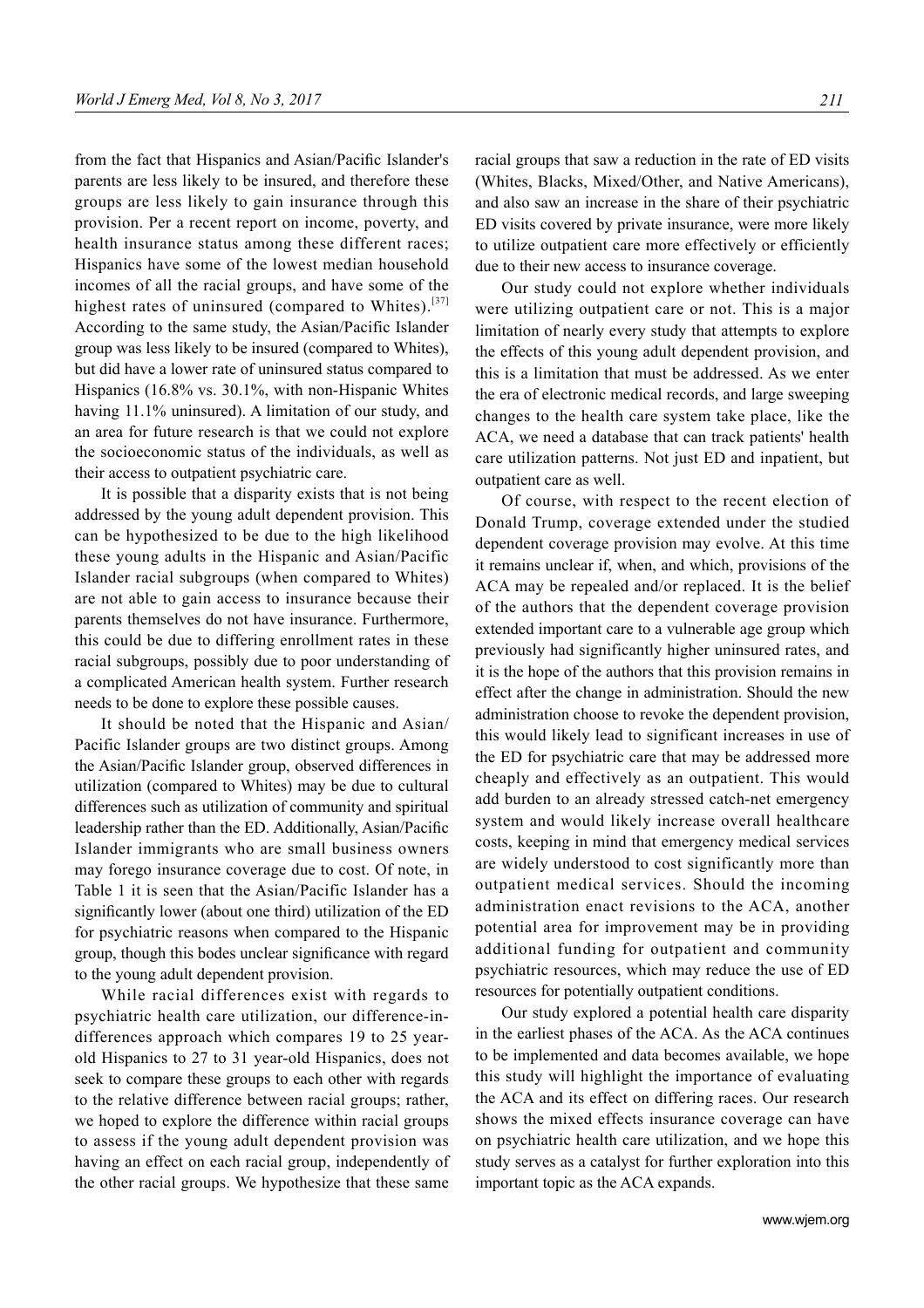# **Limitations**

There are some limitations to our study that must be addressed. While the California SEDD's include any diagnosis the doctor entered for the patient, these diagnoses are not ranked. We, therefore, cannot ascertain from the data the primary diagnosis from a secondary or tertiary diagnosis. While one previous study<sup>[34]</sup> suggested that the first listed diagnosis may not always represent the primary reason for an ED visit, and another previous study on ED use for psychiatric reasons has chosen to include patients' visits that had any psychiatric diagnosis provided, $[26]$  we chose to conservatively pick only patients who had a psychiatric diagnosis in the first diagnosis group column, out of the 25 possible diagnoses that could be given. Given that less than 5% of patients had more than 6 diagnoses listed, this did not represent a drastic change from how the previously mentioned study sampled their data. While our sampling method could bias towards under-representing the amount of psychiatric ED visits in total, as long as it randomly samples between both age groups with no clear bias, which was tested and confirmed, then the difference-in-differences approach would still be just as representative of the data as a whole. Both methods ultimately yielded similar results; however, we thought it would be prudent to analyze the data in a way that could balance the potentially existing overrepresentation of psychiatric ED visits.

#### **Funding:** None.

**Ethical approval:** This study was exempt from our IRB as it uses de-identified secondary data.

**Conflicts of interest:** No any benefits have been received from a commercial party related directly or indirectly to the study.

**Contributors:** Yanuck J proposed the study and wrote the first draft. All authors read and approved the final version of the paper.

### REFERENCES

- 1 DeNavas-Walt C, Proctor BD, Smith JC. Income, poverty, and health insurance coverage in the United States: 2010; 2011. Washington.
- 2 Health Care Financing Administration. The Emergency Medical Treatment and Active Labor Act, as established under the Consolidated Omnibus Budget Reconciliation Act (COBRA) of 1985 (42 USC 1395 dd). Federal Register. 1994;59:32086–127.
- 3 Fields WW, Asplin BR, Larkin GL, Marco CA, Johnson LA, Yeh C, et al. The Emergency Medical Treatment and Labor Act as a federal health care safety net program. Acad Emerg Med. 2001;8(11):1064–9.
- 4 Avalere. US Census Bureau:national and state population estimates forcommunity hospitals. http://www.census.gov/ popest/data/state/totals/2011/index.html; 2011. [Accessed July
- 5 Lee MH, Schuur JD, Zink BJ. Owning the cost of emergency medicine: beyond 2%. Ann Emerg Med 2013;62(5):498–505. e493.
- 6 Downey LVA, Zun LS, Gonzales SJ. Utilization of emergency department by psychiatric patients. Prim Psychiatry. 2009;16:60– 4.
- 7 Busch SH, Meara E, Huskamp HA, Barry CL. Characteristics of adults with substance use disorders expected to be eligible for Medicaid under the ACA. Psychiatr Serv. 2013;64(6) 520–6.
- 8 Garfield RL, Zuvekas SH, Lave JR, Donohue JM. The impact of national health care reform on adults with severe mental disorders. Am J Psychiatry. 2011;168(5):486–94.
- 9 Kessler RC, Chiu WT, Demler O, Merikangas KR, Walters EE. Prevalence, severity, and comorbidity of 12-month DSM-IV disorders in the National Comorbidity Survey Replication [published correction appears in Arch Gen Psychiatry. 2005;62(6):709]. Arch Gen Psychiatry.2005;62(6):617–27.
- 10 Kessler RC, Chiu WT, Colpe L, Demler O, Merikangas KR, Walters EE, et al. The prevalence and correlates of serious mental illness (SMI) in the National Comorbidity Survey Replication (NCS-R). In: Manderscheid RW, Berry JT, eds. Mental Health, United States, 2004. Rockville, MD: Substance Abuse and Mental Health Services Administration; 2006:134–48.
- 11 Sommers BD, Kronick R. The Affordable Care Act and insurance coverage for young adults. JAMA. 2012;307(9):913– 4.
- 12 Sommers BD, Buchmueller T, Decker SL, Carey C, Kronick R. The Affordable Care Act has led to significant gains in health insurance and access to care for young adults. Health Aff (Millwood). 2013;32(1):165–74.
- 13 Mulcahy A, Harris K, Finegold K, Kellermann A, Edelman L, Sommers BD. Insurance coverage of emergency care for young adults under health reform. N Engl J Med. 2013;368(22):2105– 12.
- 14 Chua KP, Sommers BD. Changes in health and medical spending among young adults under health reform. JAMA. 2014;311(23):2437–9.
- 15 Blumenthal D, Collins SR. Health care coverage under the Affordable Care Act–a progress report. N Engl J Med. 2014;371(3):275–81.
- 16 Sommers BD. Number of young adults gaining insurance due to the Affordable Care Act now tops 3 million. Washington, DC: Assistant Secretary for Planning and Education, Department of Health and Human Services, June 2012 (http://aspe.hhs.gov/ aspe/gaininginsurance/rb.shtml).
- 17 Collins SR, Blumenthal D, Garber T. New U.S. Census data on the uninsured underscores need for expanded coverage. New York: The Commonwealth Fund Blog, September 2013 (http:// www.commonwealthfund.org/publications/blog/2013/sep/newus-census-data-on-the-uninsured).
- 18 Collins SR, Rasmussen PW, Garber T, Doty MM. Covering young adults under the Affordable Care Act: the importance of outreach and Medicaid expansion. New York: The Commonwealth Fund, August 2013 (http://www.commonwealthfund. org/ ~/media/Files/Publications/Issue%20Brief/2013/Aug/1701\_ Collins covering young adults tracking brief final v4.pdf).
- 19 Finkelstein A, Taubman S, Wright B, Bernstein M, Gruber J, Newhouse JP, et al. The Oregon health insurance experiment: evidence from the first year. Q J Econ.  $2012;127(3):1057-1106$ .